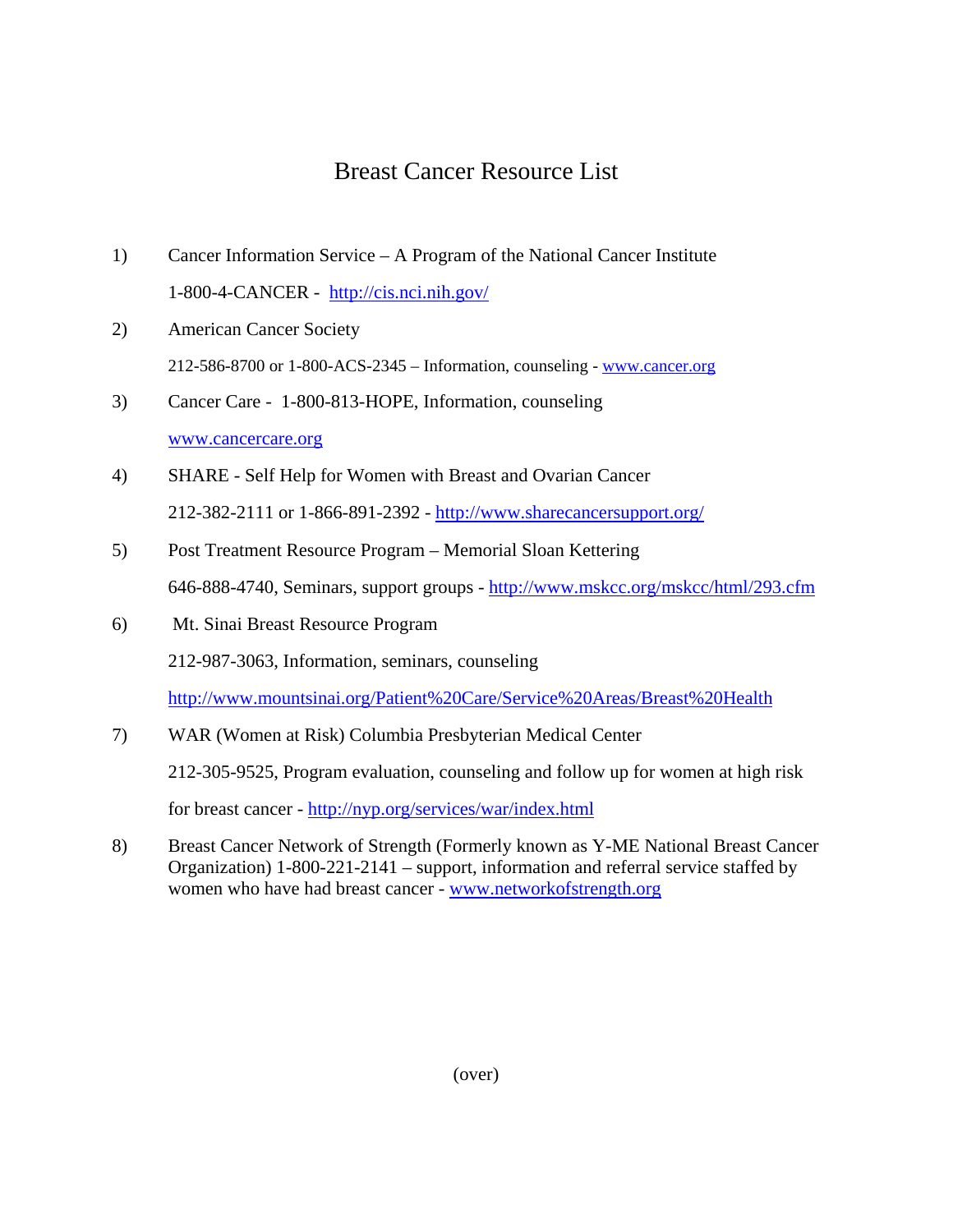## 9) Underneath it All

One stop shopping for women who have had any form of breast surgery and chemotherapy. They sell breast prosthesis, forms, clothes and cranial prosthesis (wigs)

444 East 75<sup>th</sup> Street and York Avenue

212-716-1976

and

 $160$  East  $34<sup>th</sup>$  Street, between Third and Lexington Avenues (NYU Cancer Institute)

212-779-2517

10) NYU Cancer Institute Screening & Prevention Program

160 East 34<sup>th</sup> Street

(212) 731-5452

<http://ci.med.nyu.edu/>

11) St. Vincent's Hospital Comprehensive Breast Center – 1-888-442-2623

<http://www.svcmc.org/body.cfm?id=724>

On October 16, 2009 St. Vincent's is offering free mammograms for women age 40+ (35+ if there is a family history of breast cancer), who have not had a mammogram in the last 12 months. Call 1-888-442-2623 for an appointment.

12) American College of Radiology - searches for accredited facilities in a given area.

Go to [www.acr.org](http://www.acr.org/) and click on Accreditation, or go directly to:

<http://www.acr.org/accreditation/AccreditedFacilitySearch.aspx>

1-800-227-6440

13) National Breast and Cervical Cancer Early Detection Program – 1-800-232-4636

Their website:

<http://www.cdc.gov/print.do?url=http%3A%2F%2Fwww.cdc.gov%2Fcancer%2Fnbccedp%2F>

has a link to Free or Low-Cost Mammograms and Pap Tests:

<http://apps.nccd.cdc.gov/cancercontacts/nbccedp/contacts.asp>

14) FORCE (Facing Our Risk of Cancer Empowered) – non-profit organization for women whose family history and genetic status put them at high risk for breast and ovarian cancer

[www.facingourrisk.org](http://www.facingourrisk.org/)